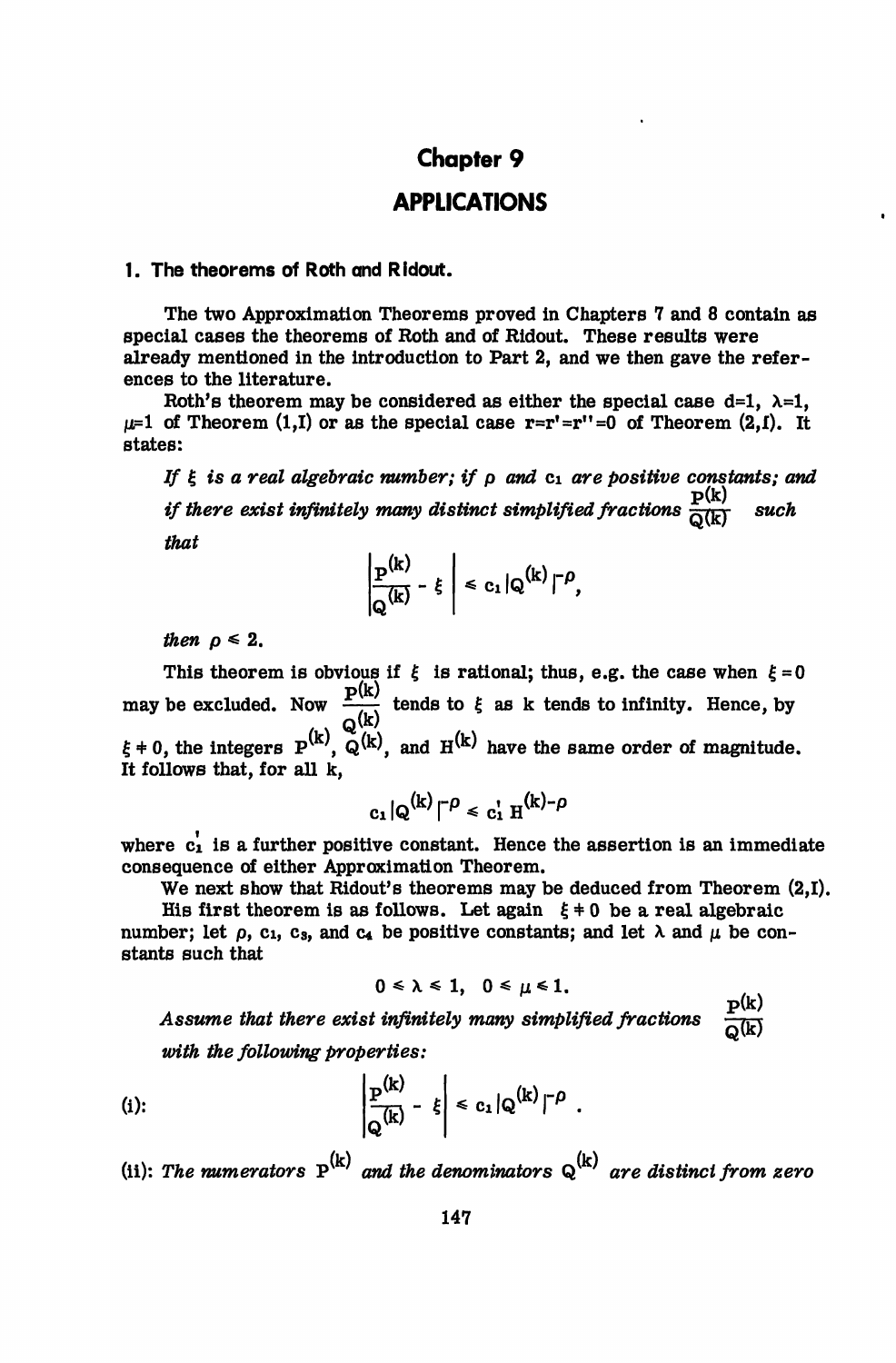*and can be written in the form*

$$
P^{(k)} = P^{(k)*} \prod_{j=1}^{r'} p_j^{e_j} j, \qquad Q^{(k)} = Q^{(k)*} \prod_{j=r'+1}^{r'+r''} p_j^{e_j}
$$

where  $p_1, ..., p_{T}$ ,  $p_{T'+1}, ..., p_{T'+T}$ , are finitely many distinct primes, e<sub>1</sub>,..., e<sub>r'</sub>, e<sub>r'+1</sub>,..., e<sub>r'+r'</sub>' are non-negative integers, and  $P^{(k)*}$ ,  $Q^{(k)*}$ *integers such that*

$$
0<|P^{(k)*}|
$$

Then

$$
\rho \leq \lambda + \mu.
$$

For the three integers  $P^{(k)}$ ,  $Q^{(k)}$ , and  $H^{(k)}$  have again the same order of magnitude. It follows that there exist three positive constants  $c_1$ ,  $c_3$ , and  $c_4$ such that, for all k,

$$
c_1 | Q^{(k)}|^{-\rho} \leq c_1^{\dagger} H^{(k)-\rho}
$$

and

$$
\left.\begin{array}{lll}r'\\ \Pi & P^{(k)}\end{array}\right|_{p_j} \leqslant c_s^{\prime} \pi^{(k) \, \lambda - 1}, \hspace{1cm} \left.\begin{array}{lll} & r' + r'' \\ \Pi & |Q^{(k)}|_{p_j} \leqslant c_4^{\prime} \, \pi^{(k) \mu - 1} \\ & j = r' + 1\end{array}\right.
$$

and the company

 $\mathbb{R}^{\mathbb{Z}}$ 

The latter inequalities hold because, e.g.

$$
\prod_{j=1}^{r} p_j^{e_j} = \left| \frac{p^{(k)}}{p^{(k)*}} \right| \ge \frac{1}{c_s} \left| p^{(k)} \right|^{1-\lambda} \ge \frac{1}{c_s} \cdot H^{(k)1-\lambda}.
$$

**Therefore, from the hypothesis,**

$$
\left|\frac{p^{(k)}}{Q^{(k)}}-\xi\right|\prod_{j=1}^{r^*} |p^{(k)}|_{p_j}\prod_{j=r^*+1}^{r^*+r^{**}}|Q^{(k)}|_{p_j}\leqslant c_1'c_3'c_4'\;H^{(k)\lambda+\mu-\rho-2},
$$

and so the assertion is contained in the special case  $r=0$  of Theorem  $(2,1)$ .

Ridout's second theorem generalises that of Roth in a different direction. It is essentially equivalent to the case  $r' = r'' = 0$  of Theorem (2,I), and it may be stated as follows.

Let  $\xi$ ,  $\xi_1, \ldots, \xi_{\Gamma}$  be a real, a p<sub>1</sub>-adic,...,a p<sub>r</sub>-adic algebraic number, respectively. Let  $\tau$  and  $c$  be positive constants. Assume there exist in*finitely many distinct simplified fractions such that*

$$
\left|\frac{{\bf p}^{(k)}}{{\bf q}^{(k)}}-\xi\;\right|^{*}\prod_{j=1}^{r}|{\bf p}^{(k)}-\xi_{j}{\bf Q}^{(k)}|\big|_{p_{j}}^{*}\,<\,c\ {\bf H}^{(k)-\tau}\ .
$$

*Then*  $\tau \leq 2$ .

As we see, this theorem does not require that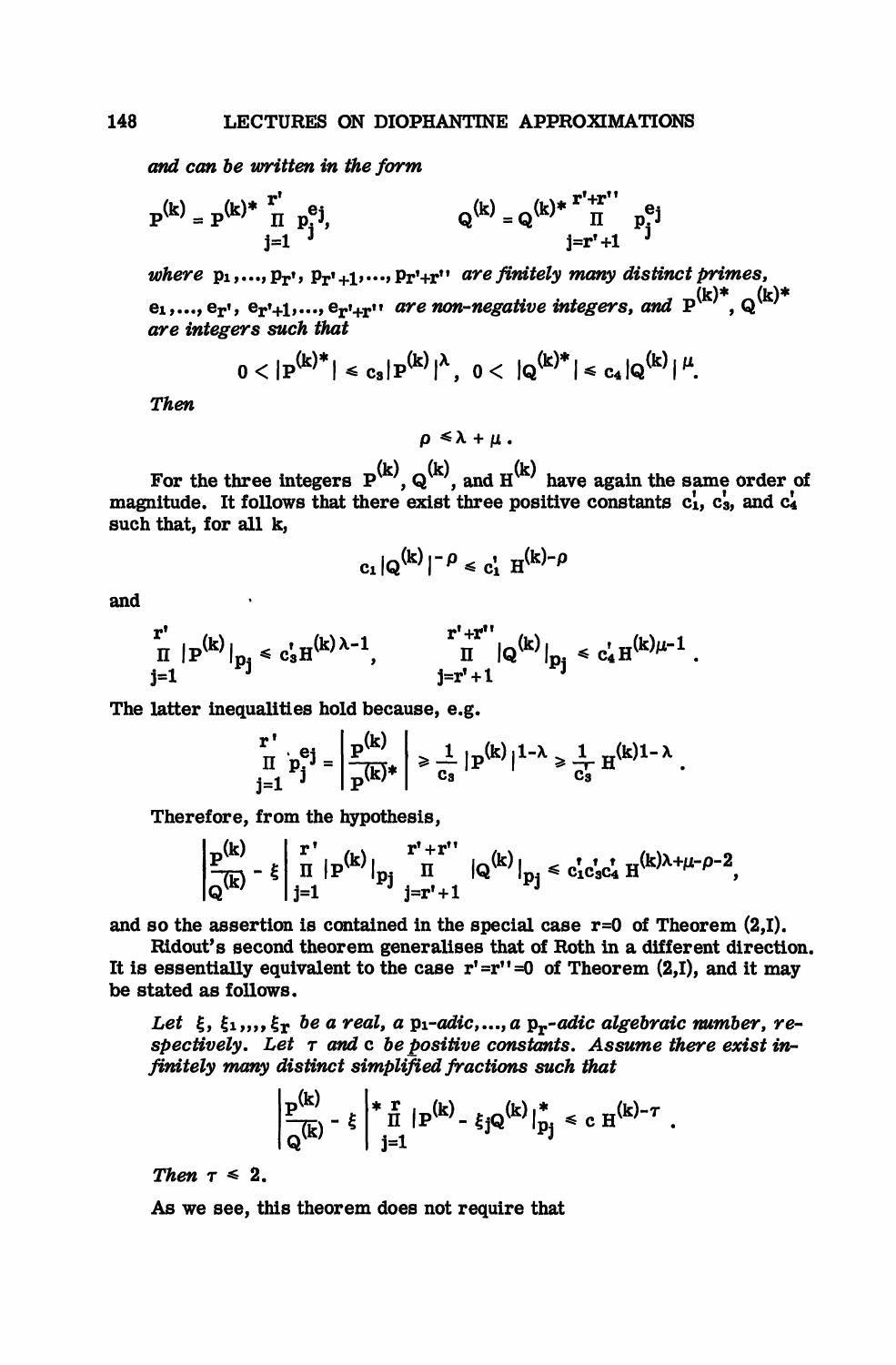### APPLICATIONS 149

$$
\xi
$$
  $\neq$  0,  $\xi_1$   $\neq$  0,...,  $\xi_{\text{r}}$   $\neq$  0,

a restriction imposed by both Approximation Theorems. However, this presents no difficulty. For choose a rational integer  $n > 0$  such that the r+1 algebraic numbers

$$
\xi' = \xi + n, \quad \xi_1' = \xi_1 + n, ..., \xi_T' = \xi_T + n
$$

are all distinct from zero, and put

$$
\mathbf{P}^{(k)'} = \mathbf{P}^{(k)} + \mathbf{n} \mathbf{Q}^{(k)}.
$$

Then

$$
H^{(k)'} \le H^{(k)}
$$
. (n+1), where  $H^{(k)'} = \max(|P^{(k)'}|, |Q^{(k)}|)$ ,

and it is evident that

$$
\left|\frac{P^{(k)'} }{Q^{(k)}} - \xi^* \right|_* = \left|\frac{P^{(k)} }{Q^{(k)}} - \xi\right|_*
$$

and

$$
P^{(k)'} - \xi_j^* Q^{(k)}|_{p_j}^* = |P^{(k)} - \xi_j Q^{(k)}|_{p_j}^*
$$
 (j = 1,2,...,r).

Further

$$
\left|\frac{\mathbf{p}^{(k)}}{\mathbf{q}^{(k)}} - \xi_j^{\mathsf{I}}\right|\mathbf{p}_j = |\mathbf{q}^{(k)}|_{\mathbf{p}_j}^{-1} |\mathbf{P}^{(k)'} - \xi_j^{\mathsf{I}} \mathbf{q}^{(k)}|_{\mathbf{p}_j}
$$

and hence

$$
\frac{P^{(k)'} }{Q^{(k)}} - \xi_j^* \bigg|_{p_j}^* \leq |Q^{(k)}|_{p_j}^{-1} |P^{(k)} - \xi_j Q^{(k)}|_{p_j}^*,
$$

because

$$
|Q^{(k)}|_{p_j} \leq 1
$$

The hypothesis implies therefore that

$$
\left|\frac{p^{(k)'} }{Q^{(k)}} - \xi' \; \right| * \frac{r}{\Pi} \left|\frac{p^{(k)'} }{Q^{(k)}} - \xi'_j \right|_{p_j}^* \leq K_1 H^{(k)\, - \tau} ,
$$

where K<sub>1</sub> denotes the constant

$$
K_1 = c(n+1)^{T} \sup_{k} \prod_{j=1}^{r} |Q^{(k)}|_{p_j}^{-1}
$$

where the supremum exists because

$$
(P^{(k)}, Q^{(k)}) = 1
$$
 and  $\xi'_{j} \neq 0$ .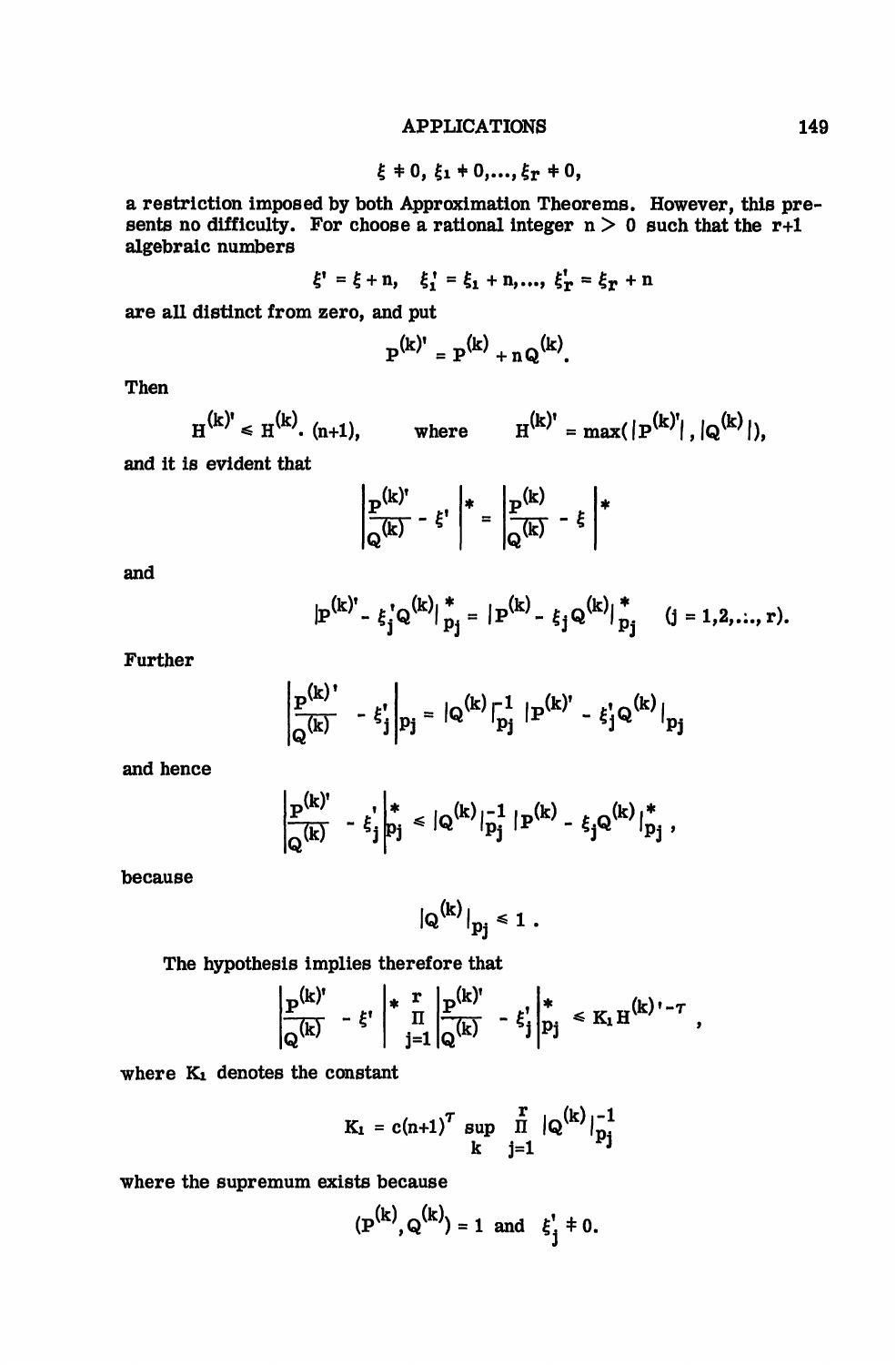On applying now Theorem  $(2,1)$  to this inequality, with  $r' = r'' = 0$  and with  $\zeta^1, \zeta_1^1, \ldots, \zeta_r^1$  as the algebraic numbers, the assertion  $\tau \leq 2$  follows at once. For  $P^{(k)}$  can be zero for only finitely many k.

### **2. The continued fraction of a real algebraic number.**

One simple application of Ridout's first theorem is of interest in itself. Let  $\xi$  be a real irrational algebraic number. Then  $\xi$  can be written as an infinite continued fraction

$$
\xi = [a_0, a_1, a_2,...]
$$

where the incomplete denominators  $a_0$ ,  $a_1$ ,  $a_2$ ,... are integers, all but perhaps  $a_0$  being positive. Denote by  $\frac{Pn}{Qn}$  the n-th convergent of this continued fraction. As was proved in Chapter 4,

$$
\left|\frac{Pn}{Qn}-\xi\right|
$$

We can now show the following result.

*Both the greatest prime factor of* Pn *and that of* Qn *tend to infinity with* n.

For assume, say, that there exists an infinite sequence of suffixes,

 $N = \{n_1, n_2, n_3, ...\}$ , where  $n_1 < n_2 < n_3 < ...$ ,

such that, for neN, Pn allows only the finitely many prime factors  $p_1,...,p_{r'}$ . We can then apply the first theorem of Ridout with

 $\rho = 2$ ,  $\lambda = 0$ ,  $\mu = 1$ ,

and evidently obtain a contradiction. The assertion for  $Q_n$  is proved in the same manner.

#### **3. The powers of a rational number.**

The case  $\lambda = \mu = 0$  of Ridout's first theorem implies the following result.

Let  $\xi$   $\neq$  0 *be a real algebraic number; let*  $p_1, ..., p_g$  *be finitely many distinct primes; and let e be an arbitrarily small positive constant. There exist at most finitely many systems of* s *integers,*

$$
\{e\} = \{e_1, e_2, \ldots, e_S\},\
$$

*such that*

$$
|p_1^{e_1} \dots p_s^{e_S} - \xi| < e^{-\varepsilon E}
$$

*where*

$$
E = \max_{j=1,2,\ldots, s} |e_j|.
$$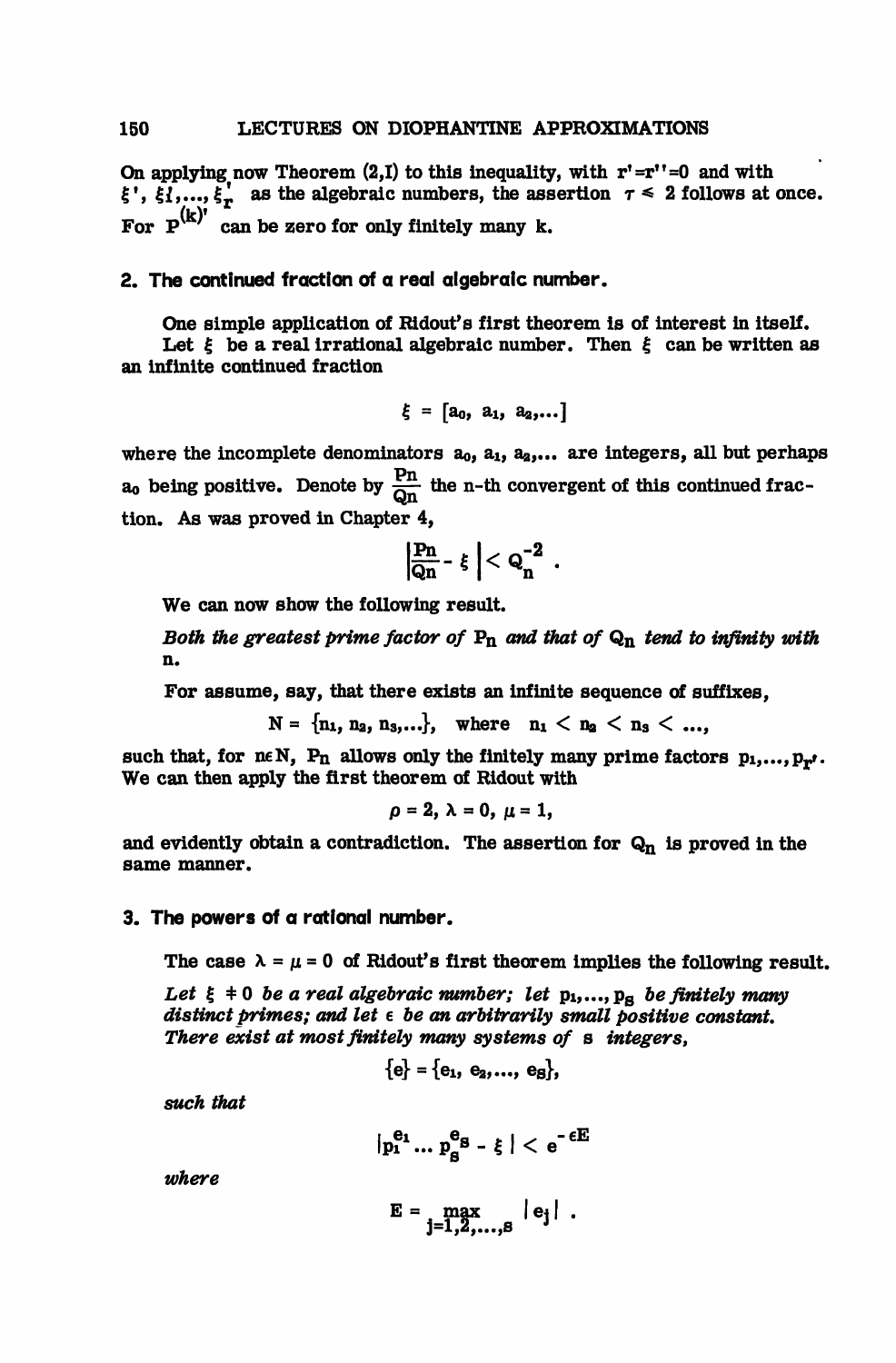For put

$$
p_1^{e_1} \dots p_S^{e_S} = \frac{P}{Q}
$$

where P and Q are positive integers which are relatively prime. To each system  $\{e\}$  there belongs then such a fraction  $\frac{P}{Q}$  such that

$$
\left|\frac{P}{Q} - \xi\right| < e^{-\epsilon E}.
$$

It is obvious that

$$
Q \leq p_0^{S E}
$$

where  $p_0$  denotes the largest of the primes  $p_1, \ldots, p_S$ . Hence

$$
\left|\frac{P}{Q} - \xi\right| < Q^{-\rho}, \quad \text{where} \quad \rho = \frac{\epsilon}{s \log p_0} > 0 \; .
$$

The prime factors of both P and Q are bounded. Therefore the first theorem of Hidout may be applied with

$$
\rho > 0, \ \lambda = \mu = 0, \quad \text{so that} \quad \rho > \lambda + \mu,
$$

and it follows that the number of solutions  $\frac{P}{C}$ , or, what is the same, that of systems {e}, is finite.

This result may now be generalised, as follows.

**Theorem 1:** Let  $\xi \neq 0$  be a real algebraic number; let  $p_1,...,p_B$  be *finitely many distinct primes; and let e be an arbitrarily small positive constant. There exist at most finitely many systems of* s+1 *integers*

$$
\{\mathbf e\}=\{\mathbf e_0\,,\mathbf e_1\,,\ldots,\,\mathbf e_{\mathbf B}\}
$$

*with*  $e_0 \neq 0$  *such that* 

$$
0 < |p_1^{e_1} \dots p_S^{e_S} - e_0 \xi| < e^{-\epsilon E}
$$

*where*

$$
E = \max_{j=1,2,\ldots,S} |e_j|.
$$

Proof: We assume that the assertion is false, hence that there are infinitely many different solutions

$$
\{e^{(k)}\} = \{e_0^{(k)}, e_1^{(k)}, \dots, e_B^{(k)}\} \qquad (k = 1, 2, 3, \dots)
$$

of the inequality

(1): 
$$
0 < |p_1^{(k)} \dots p_B^{(k)} = e_0^{(k)} \xi | < e^{-\epsilon E^{(k)}}
$$

where

$$
E^{(k)} = \max_{j=1,2,...,s} |e^{(k)}_j|.
$$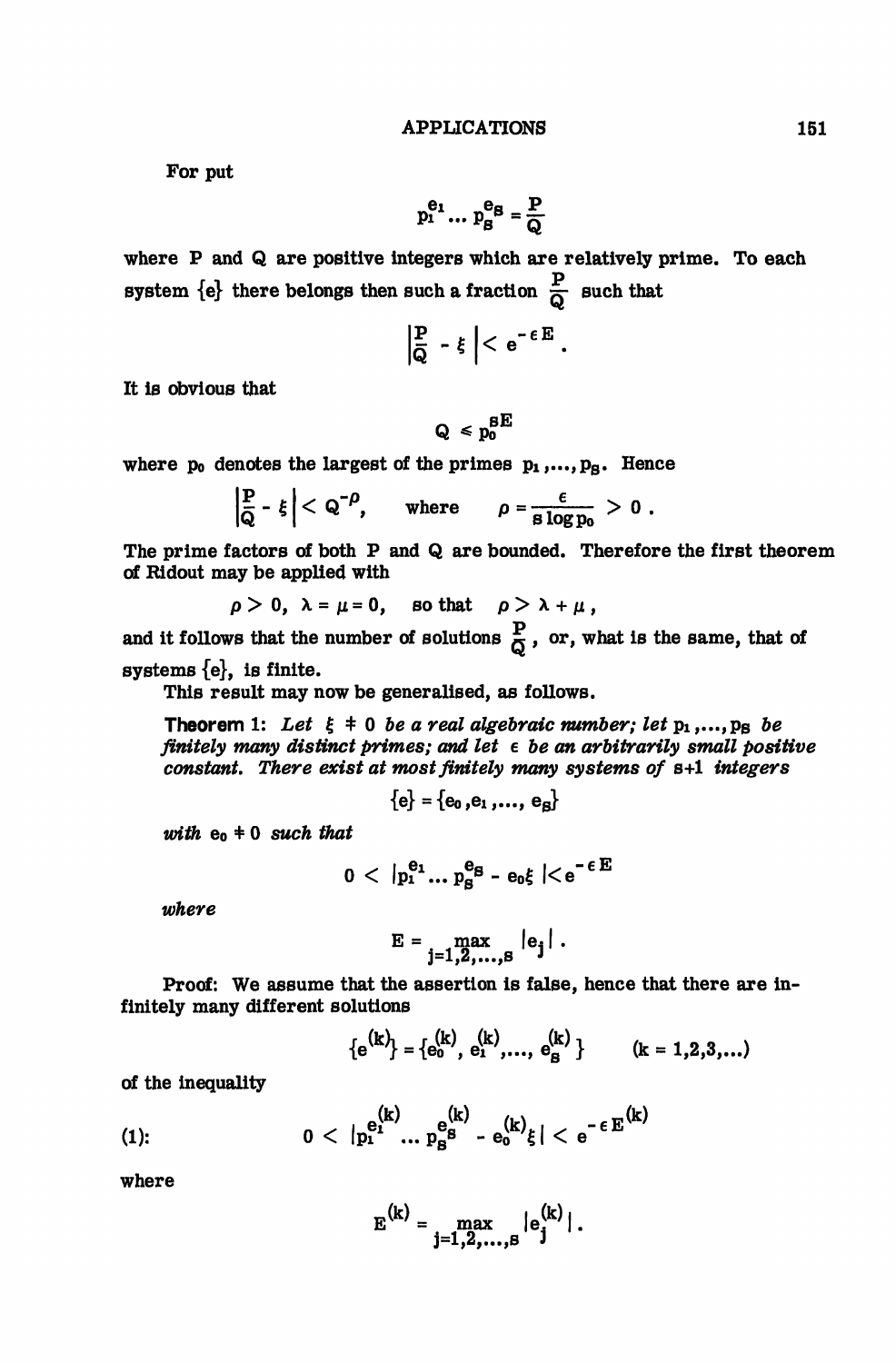For each solution  $\{e^{(k)}\}\$ put

 $\binom{k}{1}$  ...  $p_S^{e_S^{(k)}}$ 

with positive integers  $P^{(K)}$  and  $Q^{(K)}$  which are relatively prime. We divide now the solutions into equivalence classes by putting two solu-

tions  ${e^{(k)}}$  and  ${e^{(1)}}$  into the same class, in symbols

$$
\{e^{(k)}\}\sim\{e^{(1)}\},
$$

whenever

$$
\frac{\mathbf{P}^{(k)}}{\mathbf{e}_0^{(k)}\mathbf{Q}^{(k)}} = \frac{\mathbf{P}^{(1)}}{\mathbf{e}_0^{(1)}\mathbf{Q}^{(1)}}.
$$

Each such class evidently contains a unique element,  $\{ {\bf e^{(m)}} \}$  say, for which the positive integer  $|e_0^{(m)}|$  is a minimum. This solution  $\{e^{(m)}\}$  is said to be the *minimum solution* of its class.

Consider now an arbitrary solution  ${e^{(k)}}$  for which the greatest common divisor

$$
(e_0^{(k)}, P^{(k)})
$$
, =  $d^{(k)}$  say,

is greater than 1, and put

(2): 
$$
P^{(k)*} = \frac{P^{(k)}}{d^{(k)}}, \quad e_0^{(k)*} = \frac{e^{(k)}}{d^{(k)}},
$$

so that

$$
(e_0^{(k)*}, P^{(k)*}) = 1.
$$

Then

$$
\frac{p^{(k)*}}{Q^{(k)}} = p_1^{e_1^{(k)*}} \dots p_s^{e_s^{(k)*}}
$$

with new integers  $e_1^{(k)*},...,e_g^{(k)*}$ . From the construction, it is clear that, for  $j = 1, 2, \ldots, s$ ,

$$
0 \leq e_j^{(k)*} \leq e_j^{(k)} \text{ if } e_j^{(k)} \geq 0, \quad e_j^{(k)*} = e_j^{(k)} \text{ if } e_j^{(k)} < 0.
$$

**Therefore** 

$$
E^{(k)*} = \max_{j=1,2,...,s} |e^{(k)*}_j|
$$

satisfies the inequality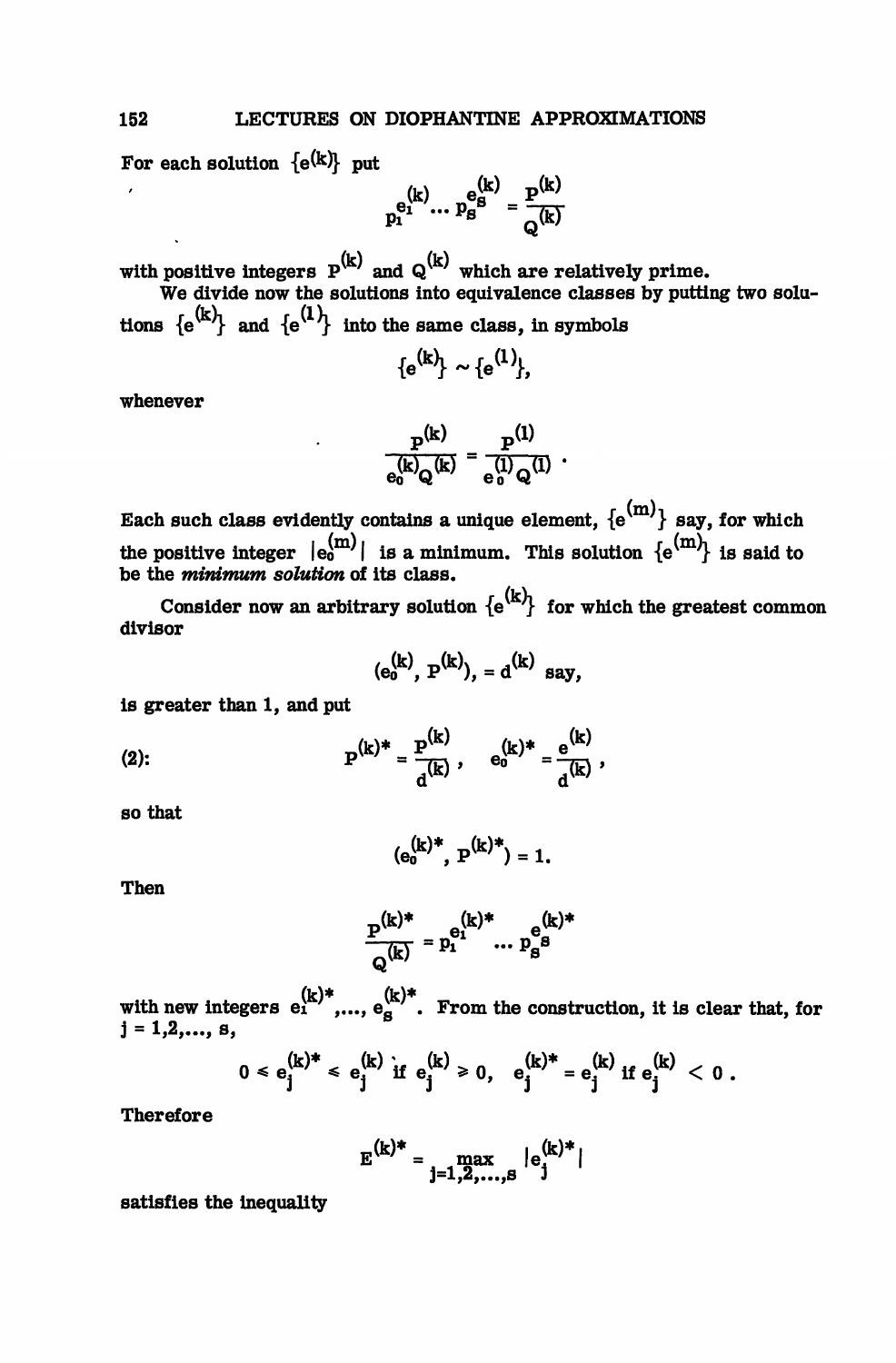$$
0 \leqslant E^{(k)*} \leqslant E^{(k)}.
$$

It follows then from (1) and (2) that

$$
0 < |p_1^{e_1^{(k)*}} \dots p_8^{e_8^{(k)*}} - e_0^{(k)*} \xi | < \frac{e^{-\epsilon E^{(k)}}}{|d^{(k)}|} < e^{-\epsilon E^{(k)*}},
$$

and hence  ${e^{(k)*}}$  is likewise a solution. Evidently

$$
\{e^{(k)*}\}\sim \{e^{(k)}\} \qquad \text{and} \qquad |e_0^{(k)*}| < |e_0^{(k)}|.
$$

We have thus proved that *every minimum solution*  $\{e^{(m)}\}$  satisfies the equa*tion*

(3): 
$$
(e_0^{(m)}, P^{(m)}) = 1.
$$

Next consider any solution  $\{e^{(k)}\}$  which is in the same class as the minimum solution  ${e^{(m)}}$ : i.e.,

$$
\frac{P^{(k)}}{e_0^{(k)}Q^{(k)}} = \frac{P^{(m)}}{e_0^{(m)}Q^{(m)}}
$$

Then, by (1),

$$
0 < \left| \frac{P^{(m)}}{e_0^{(m)}Q^{(m)}} - \xi \right| = \left| \frac{P^{(k)}}{e_0^{(k)}Q^{(k)}} - \xi \right| < \frac{e^{-\epsilon E^{(k)}}}{|e_0^{(k)}|}
$$

Hence *there can only be finitely many solutions*  $\{e^{(k)}\} \sim \{e^{(m)}\}$  because otherwise the right-hand side would tend to zero.

It follows that *it may be assumed, without loss of generality, that all solutions*  $\{e^{(k)}\}$  *are, in fact, minimum solutions;* for we may, if necessary, omit all solutions which are not.

Next, we are allowed to renumber the primes  $p_1, \ldots, p_g$ , and to replace the infinite sequence of minimum solutions  ${e^{(k)}}$  by any infinite subsequence. There is then no restriction of generality in imposing the following further assumption. There are two non-negative integers  $r'$  and  $r''$  with  $r' + r'' > 0$ *such that, for every solution*  $\{e^{(k)}\}$ .

$$
e_j^{(k)} \ge 0
$$
 if  $j = 1, 2, ..., r^*$ ;  $e_j^{(k)} \le 0$  if  $j = r^* + 1, r^* + 2, ..., r^* + r^{**}$ .

This implies that, for every k,  $\textbf{P}^{\left(\mathbf{k}\right)}$  cannot have prime factors distinct from  $p_1,..., p_{r'}$ , and  $Q^{(K)}$  cannot have prime factors distinct from  $p_{r'+1},..., p_{r'+1}$ Finally put

$$
Q^{(k)*} = e_0^{(k)} Q^{(k)}, \qquad H^{(k)} = \max(P^{(k)}, |Q^{(k)*}|).
$$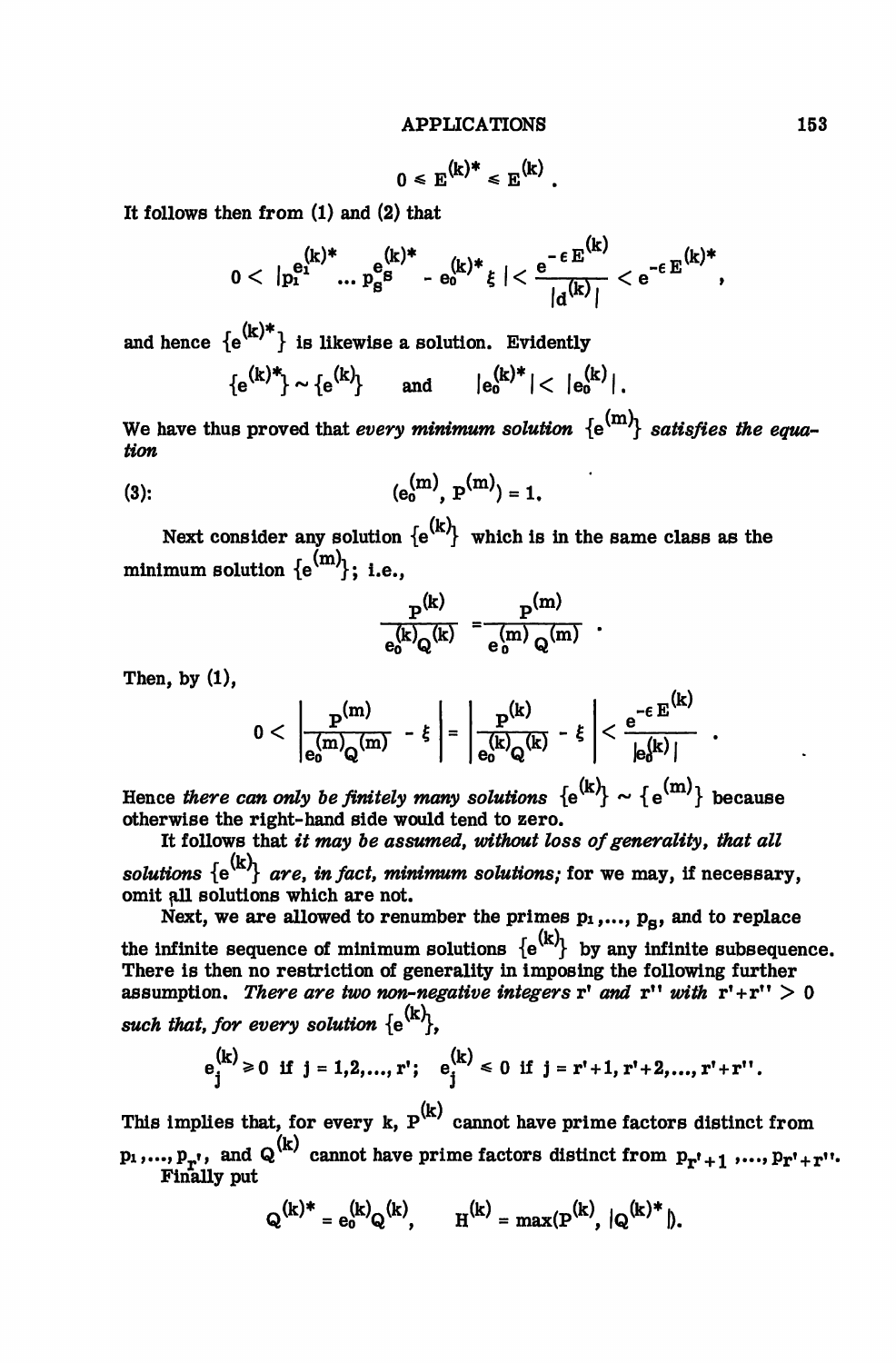It is clear that  $H^{(k)}$  tends to infinity with k, and that

(4): 
$$
0 < \left| \frac{\mathbf{p}^{(k)}}{\mathbf{q}^{(k)*}} - \xi \right|^* < \frac{\mathbf{e}^{-\epsilon E^{(k)}}}{|\mathbf{e}_0^{(k)}|} < 1.
$$

By the construction,  $P^{(k)}$  and  $Q^{(k)}$  are relatively prime; it follows then from (3) that also

(5): 
$$
(P^{(k)}, Q^{(k)*}) = 1.
$$

By what has just been said about the prime factors of  $P^{(k)}$  and  $Q^{(k)}$ .

$$
|\mathbf{P}^{(k)}| \prod_{j=1}^r |\mathbf{P}^{(k)}|_{p_j} = 1, \qquad | \mathbf{Q}^{(k)}| \prod_{j=r^*+1}^{r^*+r^{**}} |\mathbf{Q}^{(k)}|_{p_j} = 1.
$$

It is further-obvious that

$$
0 < \frac{r' + r''}{\prod_{j = r' + 1}^{r'} |e_0^{(k)}|} p_j \le 1.
$$

Therefore

$$
0 < |Q^{(k)}| \prod_{j=r'+1}^{r'+r''} |Q^{(k)*}|_{pj} \le 1,
$$

whence

$$
(6): \ 0<\left|\frac{P^{(k)}}{Q^{(k)^*}}-\xi\right|^* \frac{r^*}{I!}\left|P^{(k)}\right|_{p_j}\cdot \frac{r^*+r^*}{I!}\left|Q^{(k)^*}\right|_{p_j}<\frac{e^{-\varepsilon\,E^{(k)}}}{\left|e_0^{(k)}P^{(k)}Q^{(k)}\right|}=\frac{e^{-\varepsilon E^{(k)}}}{\left|P^{(k)}Q^{(k)^*}\right|}
$$

Now  $\xi + 0$ , and it follows from (4) that the fractions  $\frac{P}{\sqrt{b}}\frac{1}{\sqrt{b}}$  tend to  $\xi$ . Therefore  $P^{(K)}$  and  $Q^{(K)^{+}}$  have the same order of magnitude as  $H^{(K)}$ . There exists then a positive constant c such that, for all k,

$$
|\mathbf{P}^{(k)}\mathbf{Q}^{(k)*}| \geq \mathbf{C} \mathbf{H}^{(k)2}.
$$

On the other hand, the definitions of  $P^{(k)}$ ,  $Q^{(k)*}$ , and  $H^{(k)}$  imply that

$$
H^{(k)} \leqslant p_0^{SE^{(k)}}
$$

where again  $p_0$  denotes the largest of the primes  $p_1, ..., p_S$ . Hence

$$
e^{-\epsilon E^{(k)}} \leq H^{(k)-\rho}
$$

where

$$
\rho = \frac{\epsilon}{\mathrm{s} \log p_0} \quad ,
$$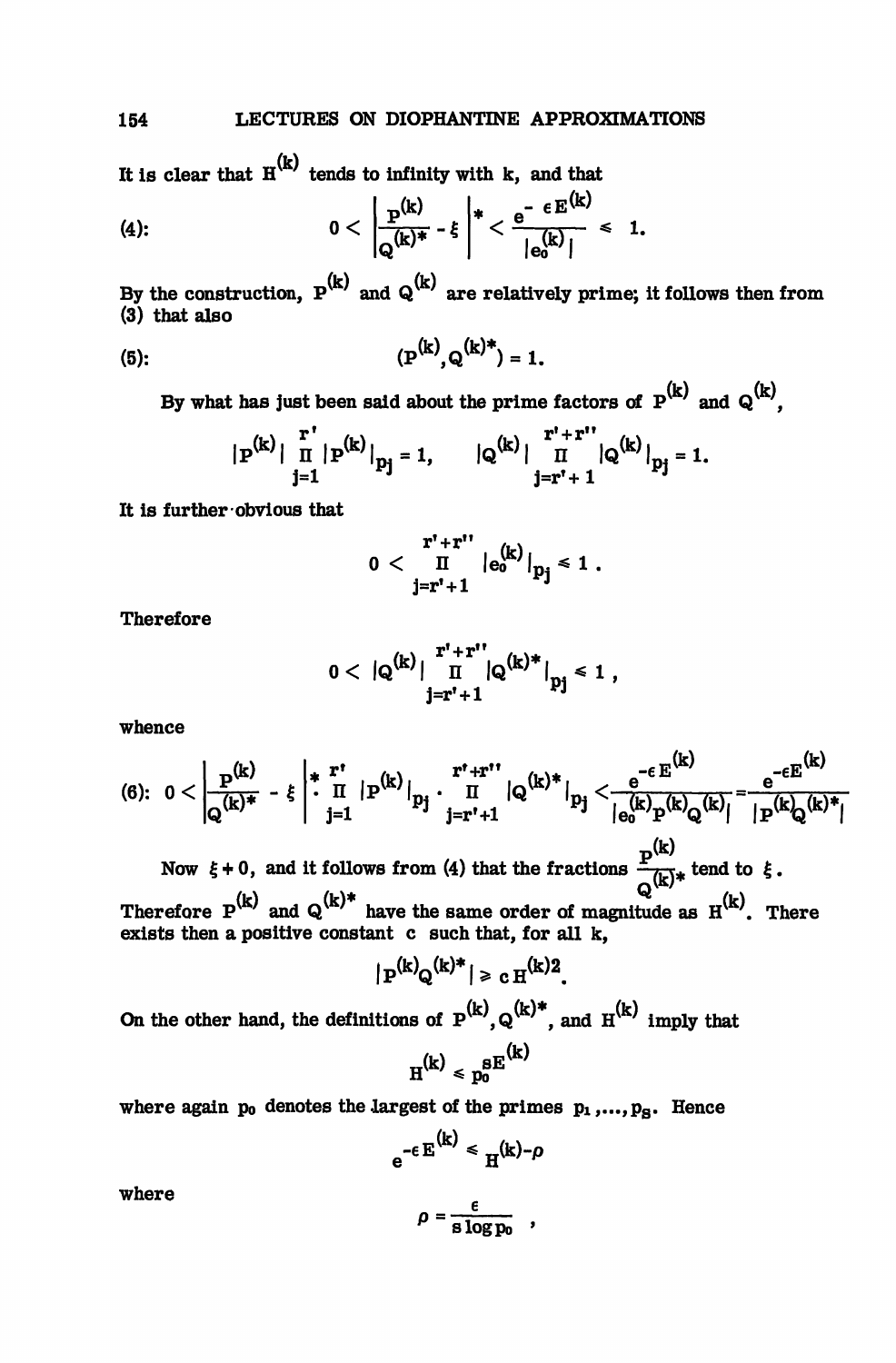whence, by (6),

0< -f-\* •\* Q

Here, for shortness,

$$
K_1 = \frac{1}{c}, \quad \tau = 2 + \rho > 2.
$$

On applying now Theorem  $(2,1)$  with r=0, we obtain a contradiction. This concludes the proof.

By way of example, let  $\xi + 0$  be a real algebraic number; let u and v be two integers such that

$$
u > v \ge 2, (u,v) = 1,
$$

and let  $\epsilon > 0$  be an arbitrarily small positive constant. From Theorem 1 it follows immediately that there can be at most finitely many pairs of integers  ${e_0, e_1}$  with  $e_0 \neq 0$ ,  $e_1 \geq 1$  such that

$$
0<\left|\left(\frac{u}{v}\right)^{\mathbf{e_1}}-\mathbf{e_0}\xi\right|<\,\mathbf{e}^{-\epsilon\mathbf{e_1}}.
$$

The special case  $\xi = 1$  means that the fractional parts of the integral powers of  $\frac{u}{v}$  cannot be too small. This result is useful in the theory of Waring's problem. For it allows to prove, for all sufficiently large positive integers n, that *every positive integer is the sum of not more than*

$$
2^{n}+\left[\left(\frac{3}{2}\right)^{n}\right]-2
$$

n-th *powers*

$$
0^n, 1^n, 2^n, 3^n, \ldots,
$$

where certain positive integers do, in fact, require this number of n-th powers<sup>1</sup>.

4. The equation  $P(k)_{+} Q(k)_{+} R(k) = 0.$ 

This section deals with a general theorem on triplets of integers.

Theorem 2: *Let* c *and v be two positive constants, and let*

 $p_1, ..., p_T, p_{T+1}, ..., p_{T+T}$ ,  $p_{T+T'+1}, ..., p_{T+T'+T}$ 

*be finitely many distinct primes. Denote by*  $\Sigma$  *an infinite sequence of distinct triplets*

$$
{p^{(k)}, Q^{(k)}, R^{(k)}}
$$
 (k = 1,2,3,...)

*where*  $P^{(k)}$ ,  $Q^{(k)}$ *, and*  $R^{(k)}$  *are integers as follows,* 

<sup>1.</sup> See Hardy and Wright, Theory of Numbers (Oxford 1954, 3rd ed.), 335-337; K. Mahler, Mathematika 4 (1957), 122-124.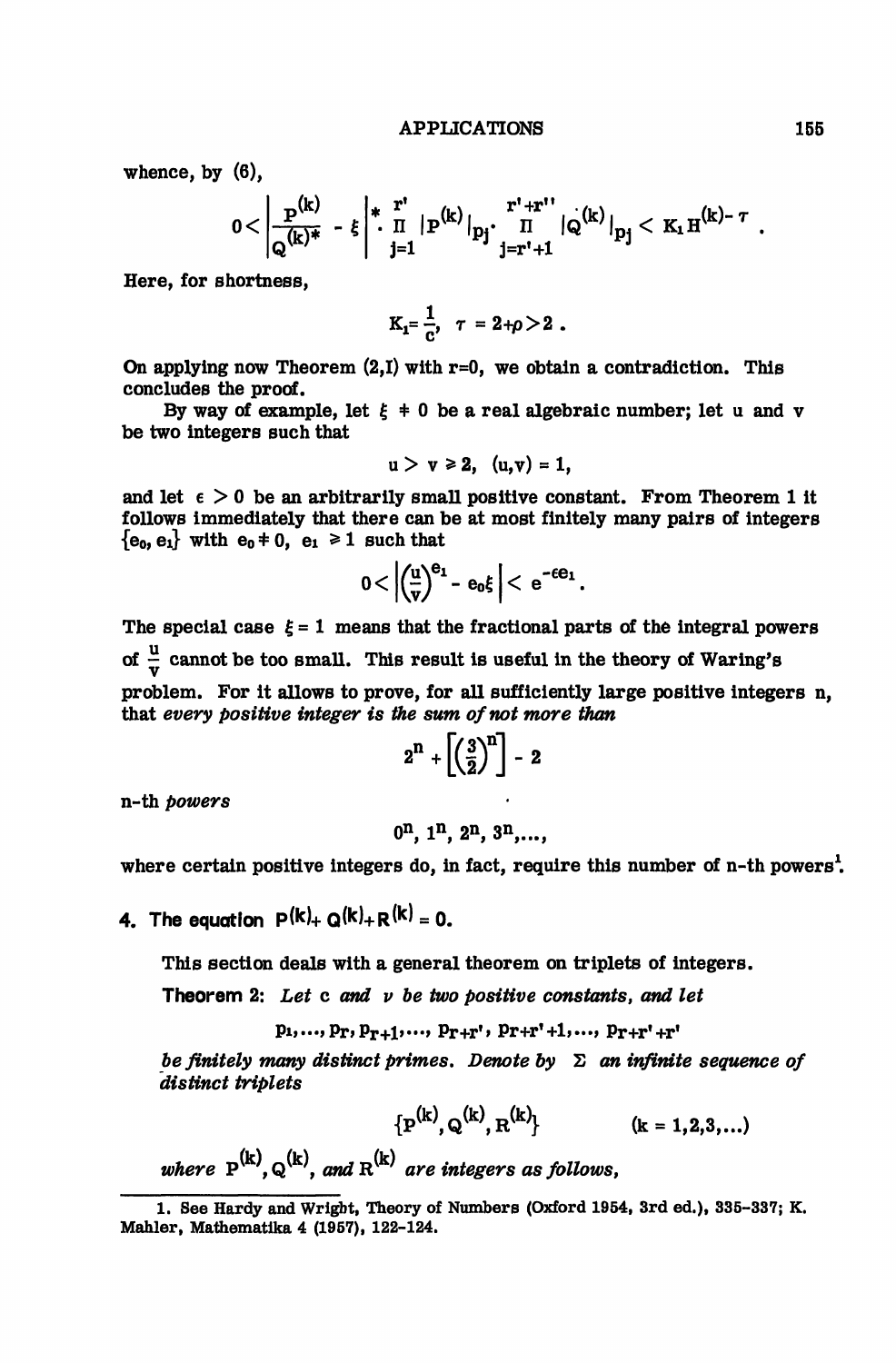$$
P^{(k)} + 0
$$
,  $Q^{(k)} + 0$ ,  $R^{(k)} + 0$ ,  $P^{(k)} + Q^{(k)} + R^{(k)} = 0$ ,  
\n $(P^{(k)}, Q^{(k)}) = (P^{(k)}, R^{(k)}) = (Q^{(k)}, R^{(k)}) = 1$ .

*Put*

$$
H^{(k)} = max(P^{(k)}|, |Q^{(k)}|, |R^{(k)}|),
$$

*and write*  $P^{(k)}$ ,  $Q^{(k)}$ , and  $R^{(k)}$  as products of integers,  $P^{(k)} = P^{(k)}_1 P^{(k)}_2, \qquad Q^{(k)} = Q^{(k)}_1 Q^{(k)}_2, \qquad R^{(k)} = R^{(k)}_1 R^{(k)}_2,$ *where*  $P_i^{(k)}$  has no prime factors distinct from  $p_{r+1},...,p_{r+r}$ <sup>*i*</sup>,  $Q_i^{(k)}$  has no prime factors distinct from  $p_{r+r^*+1},..., p_{r+r^*+r^*},$  and  $R_1^{(k)}$  has no *prime factors distinct from* p<sub>1</sub>,..., p<sub>r</sub>. If

$$
|P_2^{(k)}Q_2^{(k)}R_2^{(k)}| \le c H^{(k)\nu} \qquad (k = 1, 2, 3, ...,),
$$

then  $\nu \geq 1$ .

Proof: For each k, either

(7): 
$$
|\mathbf{P}^{(k)}| \geq |\mathbf{Q}^{(k)}| \geq |\mathbf{R}^{(k)}|,
$$

or one of the five inequalities obtained from (7) by permuting  $P^{(k)}$ ,  $Q^{(k)}$ ,  $R^{(k)}$ is satisfied. Since we may replace  $\Sigma$  by any infinite subsequence, and since we are allowed to rename these three letters and, at the same time, the corresponding sets of primes, there is no loss of generality in assuming that, in fact, the inequality (7) holds for all elements of  $\Sigma$ .

Put now

$$
\kappa^{(k)} = \frac{p^{(k)}}{Q^{(k)}} \quad \text{and} \quad \xi = \xi_1 = \ldots = \xi_T = -1.
$$

and, just as in the last chapter, write

$$
\Phi(\kappa^{(k)}) = {\mid \kappa^{(k)}_{-\xi} \mid}^* \cdot \frac{r}{\pi} {\mid \kappa^{(k)}_{-\xi_j} \mid}^*_{pj} \cdot \frac{r+r^*}{\pi} {\mid p^{(k)}_{\xi_j} \mid}^*_{pj} \cdot \frac{r+r^* + r^*}{\pi} {\mid Q^{(k)}_{\xi_j} \mid}^*_{pj}.
$$

Then, by (7),

$$
|\kappa^{(k)} - \xi|^{*} = \left| \frac{R^{(k)}}{Q^{(k)}} \right|^{*} = \left| \frac{R^{(k)}}{Q^{(k)}} \right|
$$

Further also

$$
|\kappa^{(k)} - \xi_j|_{p_j}^* = \left| \frac{R^{(k)}}{Q^{(k)}} \right|_{p_j}^* = |R^{(k)}|_{p_j} \qquad (j = 1, 2, ..., r).
$$

For either  $p_i$  is a divisor of  $Q^{(k)}$ , and then it is prime to  $R^{(k)}$  and so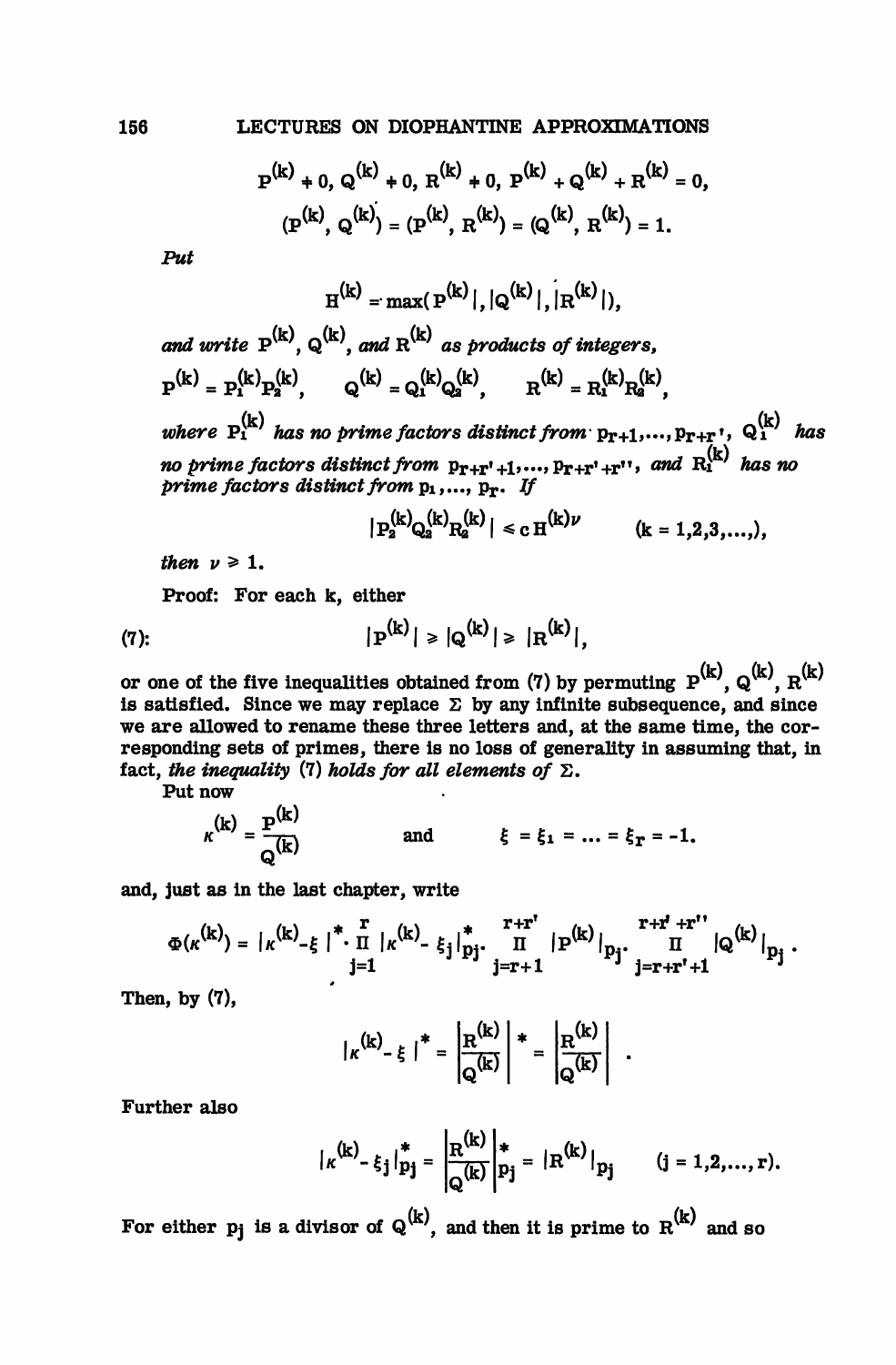$$
\left|\frac{R^{(k)}}{Q^{(k)}}\right| p_j > 1, \ \left|\frac{R^{(k)}}{Q^{(k)}}\right|_{pj}^{*} = |R^{(k)}|_{pj} = 1;
$$

or  $p_j$  is prime to  $\mathbf{\mathsf{Q}}^{(k)}$ , and then

$$
\left| \frac{\mathbf{R}^{(k)}}{\mathbf{Q}^{(k)}} \right|_{p_{j}}^{*} = | \mathbf{R}^{(k)} |_{p_{j}}^{*} = | \mathbf{R}^{(k)} |_{p_{j}}.
$$

Therefore

$$
\prod_{j=1}^r |k^{(k)} - \xi_j|_{p_j}^* = \prod_{j=1}^r |R^{(k)}|_{p_j},
$$

and it follows that

$$
\Phi(\kappa^{(k)}) = \left| \frac{R^{(k)}}{Q^{(k)}} \right| \cdot \prod_{j=1}^r |R^{(k)}|_{p_j} \cdot \prod_{j=r+1}^{r+r'} |P^{(k)}|_{p_j} \cdot \prod_{j=r+r'+1}^{r+r'+r''} |Q^{(k)}|_{p_j}.
$$

Next, the hypothesis implies that, e.g.

$$
\frac{r}{\pi} |R^{(k)}|_{p_j} = \frac{r}{\pi} (|R_1^{(k)}|_{p_j}, |R_2^{(k)}|_{p_j}) \le \frac{r}{\pi} |R_1^{(k)}|_{p_j} = |R_1^{(k)}|^{-1} = \left| \frac{R_2^{(k)}}{R^{(k)}} \right|,
$$

and, in the same way,

$$
\left.\begin{array}{c|c}r+r'\\ \Pi&|P^{(k)}\left|_{p_j}\right|<\end{array}\right|\left.\begin{array}{c|c}p_k^{(k)}\\ \hline p^{(k)}\end{array}\right|,\qquad\quad \left.\begin{array}{c|c}r+r'+r''&\\ \Pi&|Q^{(k)}\left|_{p_j}\right|<\end{array}\right|\left.\begin{array}{c}Q_2^{(k)}\\ \hline Q^{(k)}\end{array}\right|.
$$

Therefore

$$
\Phi(\kappa^{(k)}) \leq \left|\frac{\mathbf{R}^{(k)}}{\mathbf{Q}^{(k)}}\right| \cdot \left|\frac{\mathbf{P}_2^{(k)}\mathbf{Q}_2^{(k)}\mathbf{R}_2^{(k)}}{\mathbf{P}^{(k)}\mathbf{Q}^{(k)}\mathbf{R}^{(k)}}\right| \leq \frac{c\,\mathbf{H}^{(k)\,\nu}}{\mathbf{P}^{(k)}\mathbf{Q}^{(k)2}}\ .
$$

Finally, by (7),

$$
H^{(k)} = |P^{(k)}| = |Q^{(k)} + R^{(k)}| \le |Q^{(k)}| + |R^{(k)}| \le 2|Q^{(k)}|,
$$

so that

$$
|Q^{(k)}| \geq \frac{1}{2} H^{(k)},
$$

and hence

$$
\Phi(\kappa^{(k)}) \leq 4c \operatorname{H}^{(k)\nu-3}.
$$

It follows then from Theorem (2,1) that

$$
3-\nu\leq 2,\ \nu\geq 1,
$$

 $\pmb{\cdot}$ 

.

whence the assertion.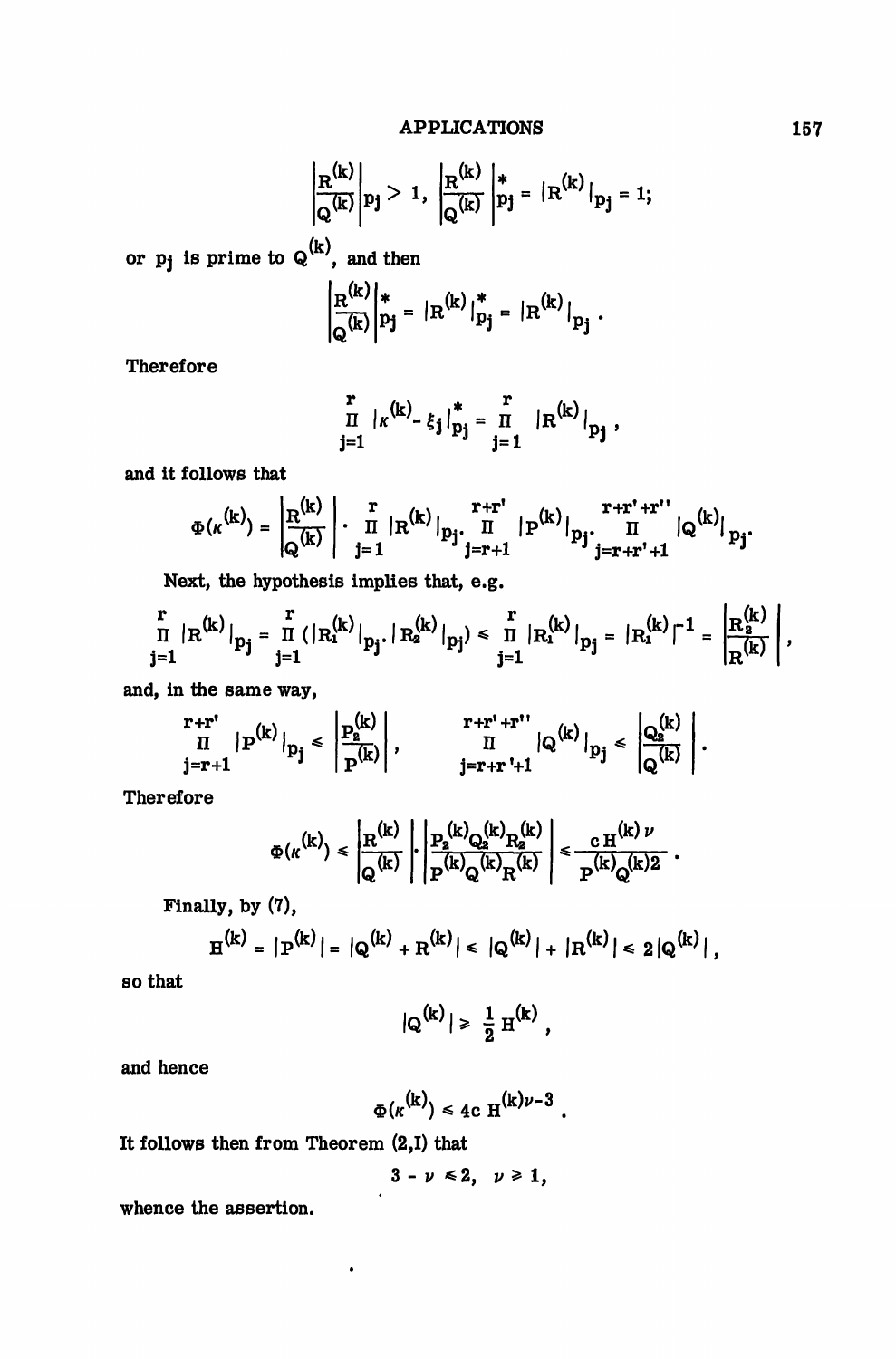It is again not difficult to construct examples which show that the assertion  $\nu \geq 1$  of the theorem is best-possible.

The Theorem 2 is a special case of the more general

Theorem 3: *Let*

$$
F(x,y) = F_0 x^f + F_1 x^{f-1} y + ... + F_f y^f, \text{ where } f \ge 1, F_0 + 0, F_f + 0,
$$

*be a binary form with integral coefficients which has no multiple factors. Let*

$$
p_1, ..., p_r, p_{r+1}, ..., p_{r+r}, p_{r+r'+1}, ..., p_{r+r'+r''}
$$

*be finitely many distinct primes, and let* c and co *be two positive constants. Finally let* 2 *be an infinite sequence of distinct pairs of integers*  ${P^{(k)}, Q^{(k)}}$  *such that, for all* k

$$
P^{(k)} + 0, Q^{(k)} + 0, (P^{(k)}, Q^{(k)}) = 1, H^{(k)} = \max (|P^{(k)}, |Q^{(k)}|)
$$

*and*

$$
|\operatorname{F}(\operatorname{P}^{(k)}, \operatorname{Q}^{(k)})| \cdot \operatorname*{I}\limits_{j=1}^r |\operatorname{F}(\operatorname{P}^{(k)}, \operatorname{Q}^{(k)})|_{p_j^\centerdot} \operatorname*{I}\limits_{j=r+1}^{r+r^\centerdot} |\operatorname{P}^{(k)}|_{p_j^\centerdot} \operatorname*{I}\limits_{j=r+r^\centerdot+1}^{r+r^\centerdot+r^{\centerdot}} |\operatorname{Q}^{(k)}|_{p_j} \leq c \operatorname{H}^{(k)\omega}.
$$

*Then*  $\omega \geq f-2$ .

The reader should have no difficulty in deducing Theorem 2 from the special case  $F(x,y) = x+y$  of Theorem 3, and in proving Theorem 3 by means of Theorem  $(2,\mathbb{I})$ .

## 5. The approximation by rational integers.

The two Approximation Theorems proved in Chapters 7 and 8 have analogues relating to the approximation of *integral* g-adic numbers by rational *integers.* There are again two such theorems, each one having two equivalent forms. These theorems are as follows.

Theorem  $(4,I)$ : Let  $\Xi \rightarrow (\xi_1,...,\xi_T)$ , where  $\xi_1 + 0,...,\xi_T + 0$ , be an algebraic g-adic integer. Let  $g' \geq 2$  be a positive integer, and let  $c_2$ ,  $c_3$ ,  $\sigma$ , and  $\lambda$ *be four real constants such that*

 $c_2 > 0$ ,  $c_3 > 0$ ,  $\sigma > 0$ ,  $0 \le \lambda \le 1$ .

*If there exists an infinite sequence*  $\Sigma$  =  $\{ {\rm P}^{(1)} ,~ {\rm P}^{(2)} ,~ {\rm P}^{(3)} , ...\}$  *of distinct positive integers such that, for all* k,

$$
|\mathbf{E} - \mathbf{P}^{(k)}|_{g} \le c_2 P^{(k)-\sigma}, \quad |\mathbf{P}^{(k)}|_{g'} \le c_3 P^{(k)\lambda - 1},
$$

*then*  $\sigma \leq \lambda$ .

Theorem  $(4,\Pi)$ : Let  $F(x)$  be a polynomial with integral coefficients which *does not vanish at*  $x=0$  *and has no multiple factors.* Let  $g \ge 2$  *and*  $g' \ge 2$ *be two positive integers, and let*  $c_3$ ,  $c_3$ ,  $\sigma$ , and  $\lambda$  *be four real constants* 

 $\cdot$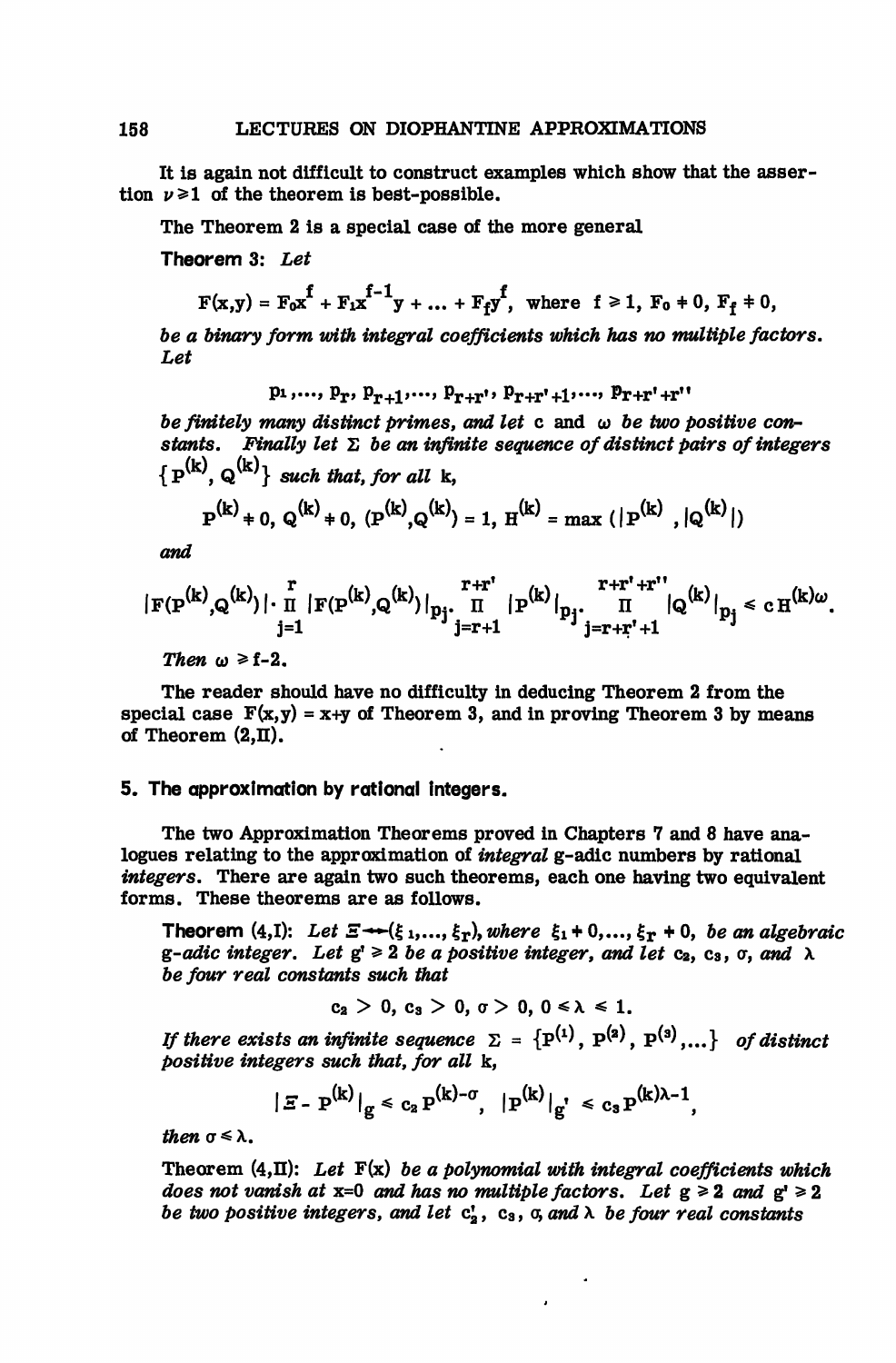*such that*

$$
c_2' > 0, c_3 > 0, \sigma > 0, 0 \leq \lambda \leq 1.
$$

If there exists an infinite sequence  $\bm{\Sigma}$  =  $\{ \mathbf{P^{(1)}},\ \mathbf{P^{(2)}},\ \mathbf{P^{(3)}},...\}$  of distinct *positive integers such that, for all* k,

$$
|\mathbf{F}(\mathbf{P}^{(k)})|g \le c_s^{\dagger} \mathbf{P}^{(k)-\sigma}, \quad |\mathbf{P}^{(k)}|g' \le c_s \mathbf{P}^{(k)\lambda-1},
$$

*then*  $\sigma \leq \lambda$ .

Theorem  $(5,I):$  Let  $p_1,..., p_T, p_{T+1},...,p_{T+T}$  *be finitely many distinct* primes, and let  $\xi_1$  + 0,...,  $\xi_{\mathbf{r}}$  + 0 be an algebraic p<sub>1</sub>-adic integer, etc., *an algebraic pr-adic integer, respectively. Let* Ki *and r be two positive constants. If there exists an infinite sequence*  $\Sigma = \{ \mathrm{P}^{(1)}, \mathrm{P}^{(2)}, \mathrm{P}^{(3)}, \ldots \}$ *of distinct positive integers such that, for all* k,

$$
\prod_{j=1}^r |P^{(k)} - \xi_j|_{p_j} \cdot \prod_{j=r+1}^{r+r} |P^{(k)}|_{p_j} \le K_1 P^{(k)-\tau} ,
$$

*then*  $\tau \leq 1$ .

Theorem (5,II): Let  $p_1, ..., p_r, p_{r+1}, ..., p_{r+r}$  be finitely many distinct *primes, and let* Fi (x),..., Fr(x) *be* r *polynomials with integral coefficients which do not vanish at*  $x=0$  *and have no multiple factors. Let*  $K_2$  *and*  $\tau$ *be two positive constants. If there exists an infinite sequence*  $\Sigma = \{P^{(1)}, P^{(2)}, P^{(3)}, ...\}$  of distinct positive integers such that, for all k,

,

$$
\prod_{j=1}^r |F_j(P^{(k)})|_{p_j} \cdot \prod_{j=r+1}^{r+r'} |P^{(k)}|_{p_j} \le K_2 P^{(k)-\tau}
$$

*then*  $\tau \leq 1$ .

A discussion similar to that in Chapters 7 and 8 allows again to show that these four theorems are equivalent, in the sense that each implies the other three.

It suffices then to prove Theorem (4,1). This is done by essentially repeating those constructions and estimates of §§2-8 of Chapter 7 that led to the case d=2 of the Main Lemma. One assumes that the assertion is false and that, say,

$$
\sigma = \lambda + 4\epsilon \quad \text{where} \quad 0 < \epsilon \leq \frac{1}{5} \, .
$$

The proof then procedes with the values

$$
\kappa^{(k)} = \frac{P^{(k)}}{1}
$$
,  $Q^{(k)} = 1$ ,  $H^{(k)} = P^{(k)}$ 

 $\overline{a}$ 

and hence with the values

$$
\kappa_h = \frac{P_h}{1}, \ Q_h = 1, \ H_h = P_h \qquad (h = 1, 2, ..., m).
$$

Here the parameters m, s, t,  $r_1,..., r_m$  are selected just as in §2 of Chapter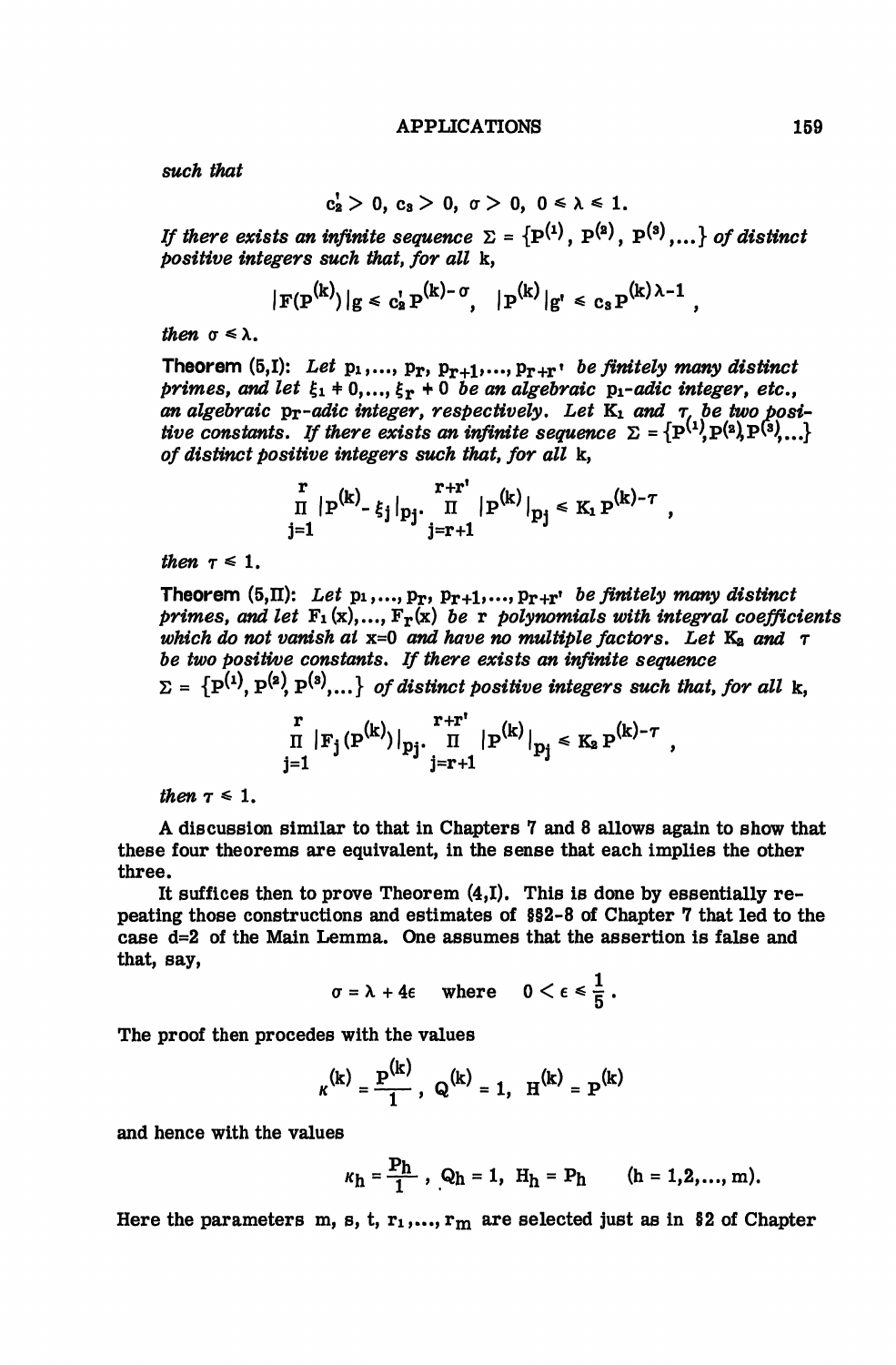7, and the polynomial  $A(x_1,...,x_m)$  is defined as in §3. In particular, the inequality (14) of §2 takes the form,

$$
P_1 \sum_{h=1}^{m} \frac{k_h}{r_h} \le P_1^{k_1} \dots P_m^{k_m} \le P_1^{(1+\epsilon)r_1} \sum_{h=1}^{m} \frac{k_h}{r_h}.
$$

The proof now depends on upper and lower estimates for the integer

$$
A_{(1)} = \frac{N(1)}{1} = A_{1}, \ldots 1_m^{(k_1, \ldots, k_m)} = 0,
$$

which has the explicit value

$$
A_{(1)} = \sum_{i_1=0}^{n_1} \dots \sum_{i_m=0}^{r_m} a_{i_1} \dots i_m {i_1 \choose i_1} \dots {i_m \choose i_m} p_1^{i_1-1} \dots p_m^{i_m-1_m}.
$$

Here, by the upper bound for  $a_{i_1...i_m}$ ,

$$
\sum_{i_1=0}^{r_1} \dots \sum_{i_m=0}^{r_m} |a_{i_1} \dots i_m| {i_1 \choose i_1} \dots {i_m \choose i_m} \le 5(4c)^{r_1 + \dots + r_m} \sum_{i_1=0}^{r_1} \dots \sum_{i_m=0}^{r_m} 2^{i_1 + \dots + i_m} \le
$$

$$
\leq 5(4c)^{mr_1}(2^{r_1+1}-1)...(2^{r_m+1}-1) < 5(4c)^{mr_1}(2^{2r_1})^m = 5(16c)^{mr_1} \leq (80c)^{mr_1}
$$
\nHence it follows that, in the notation of Chapter 7,

$$
|A_{(1)}| \leq (80c)^{m r_1} \max_{(i) \in I} P_1^{i_1 - l_1} \dots P_m^{i_m - l_m} \leq (80c)^{m r_1} \max_{(i) \in I} P_1^{(1+\epsilon) r_1 \sum_{h=1}^m \frac{i_h - i_h}{r_h}},
$$

and therefore

$$
|A_{(1)}| \leq (80c)^{mr_1} P_1^{(1+\epsilon)r_1S_2}
$$

The lower estimate for the case d=2 of  $N(1)$ , obtained in §7 of Chapter 7, still remains valid; but since  $N(1)=A(1)$ , it takes the form

$$
|A_{(1)}| \geq c_{12}^{-mr_1} P_1^{(1-\lambda+\sigma)r_1S_1}.
$$

On combining these two inequalities, we find that

$$
\mathbf{P_1}^{\mathrm{E}} \leq (80 \mathrm{cc}_{12})^{\mathrm{m}},
$$

where we have put

$$
\mathbf{E} = (1 - \lambda + \sigma) \mathbf{S}_1 - (1 + \epsilon) \mathbf{S}_2.
$$

In explicit form,

$$
E = (1 - \lambda + \sigma) \left\{ \frac{1}{2} (m - s) - \Lambda \right\} - (1 + \epsilon) \left\{ \frac{1}{2} (m + s) - \Lambda \right\} =
$$

$$
= \frac{1}{2} (\sigma - \lambda - \epsilon) m - \frac{1}{2} (\sigma - \lambda + \epsilon + 2) s - (\sigma - \lambda - \epsilon) \Lambda
$$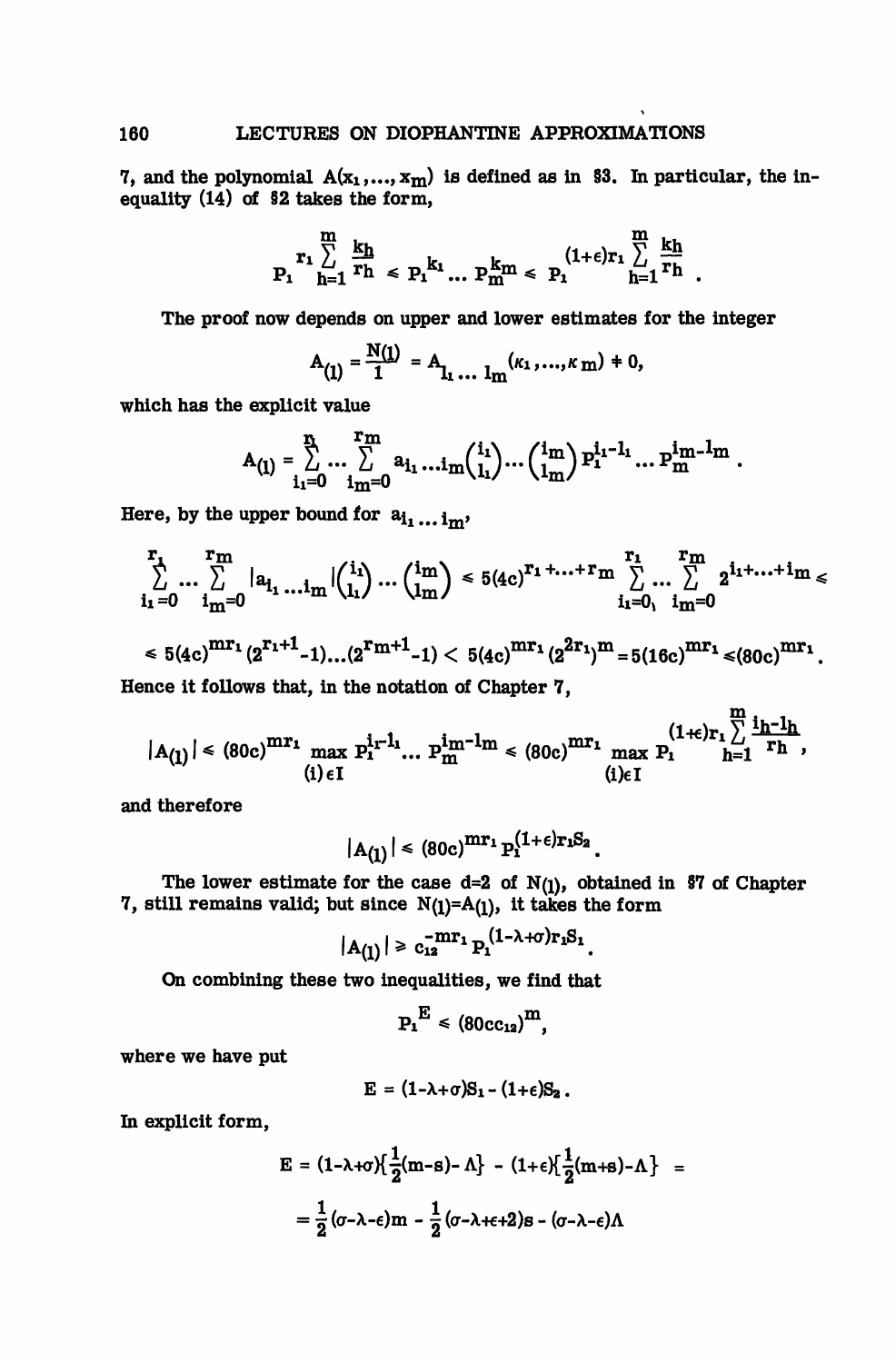Further, just as in Chapter 7,

$$
s=\frac{\epsilon m}{6}, \quad 0 \leq \Lambda \leq \frac{\epsilon m}{6}.
$$

It follows then that

$$
E = \frac{1}{2} \cdot 3 \varepsilon \cdot m - \frac{1}{2} (5\varepsilon + 2)s - 3\varepsilon \cdot \Lambda \ge \frac{3\varepsilon m}{2} - \frac{3}{2} \frac{\varepsilon m}{6} - \frac{3}{5} \frac{\varepsilon m}{6} > \varepsilon m.
$$

Hence, if Pi was chosen so large that

$$
P_1 \geq (80cc_{12})^{\frac{1}{\epsilon}},
$$

*1*

a contradiction arises, proving the assertion.

6. An example.

By way of example, let  $p=p_1$  be an odd prime, and let a denote one of the p-2 integers 2, 3,..., p-1. Put

$$
P^{(k)} = a^{p^{k-1}} \qquad (k = 1,2,3,...) .
$$

It follows from Euler's theorem that

$$
a^{\phi(p^k)} = a^{p^k - p^{k-1}} \equiv 1 \pmod{p^k}
$$

and hence

$$
P^{(k+1)} \equiv P^{(k)} \pmod{p^k},
$$

or, what is the same,

(8): 
$$
|P^{(k+1)} - P^{(k)}|_p \leq p^{-k}.
$$

In particular,

$$
P^{(k)} \equiv P^{(k-1)} \equiv ... \equiv P^{(k)} \equiv P^{(1)} = a \pmod{p}
$$

and therefore

$$
\left|\mathbf{P}^{(k)}\right|_{\mathbf{a}}\big|_{\mathbf{p}} \leq \frac{1}{p} \ .
$$

By (8), the sequence  $\{P^{(1)}, P^{(2)}, P^{(3)}, ...\}$  is a p-adic fundamental sequence; let

$$
\alpha = \lim_{k \to \infty} P^{(k)}(p)
$$

be its limit. Since  $\mathbf{P}^{(k+1)}$ =  $\mathbf{P}^{(k)p}$ , evidently

$$
\alpha = \lim_{k \to \infty} P^{(k+1)} = \left(\lim_{k \to \infty} P^{(k)}\right)^p = \alpha^p(p),
$$